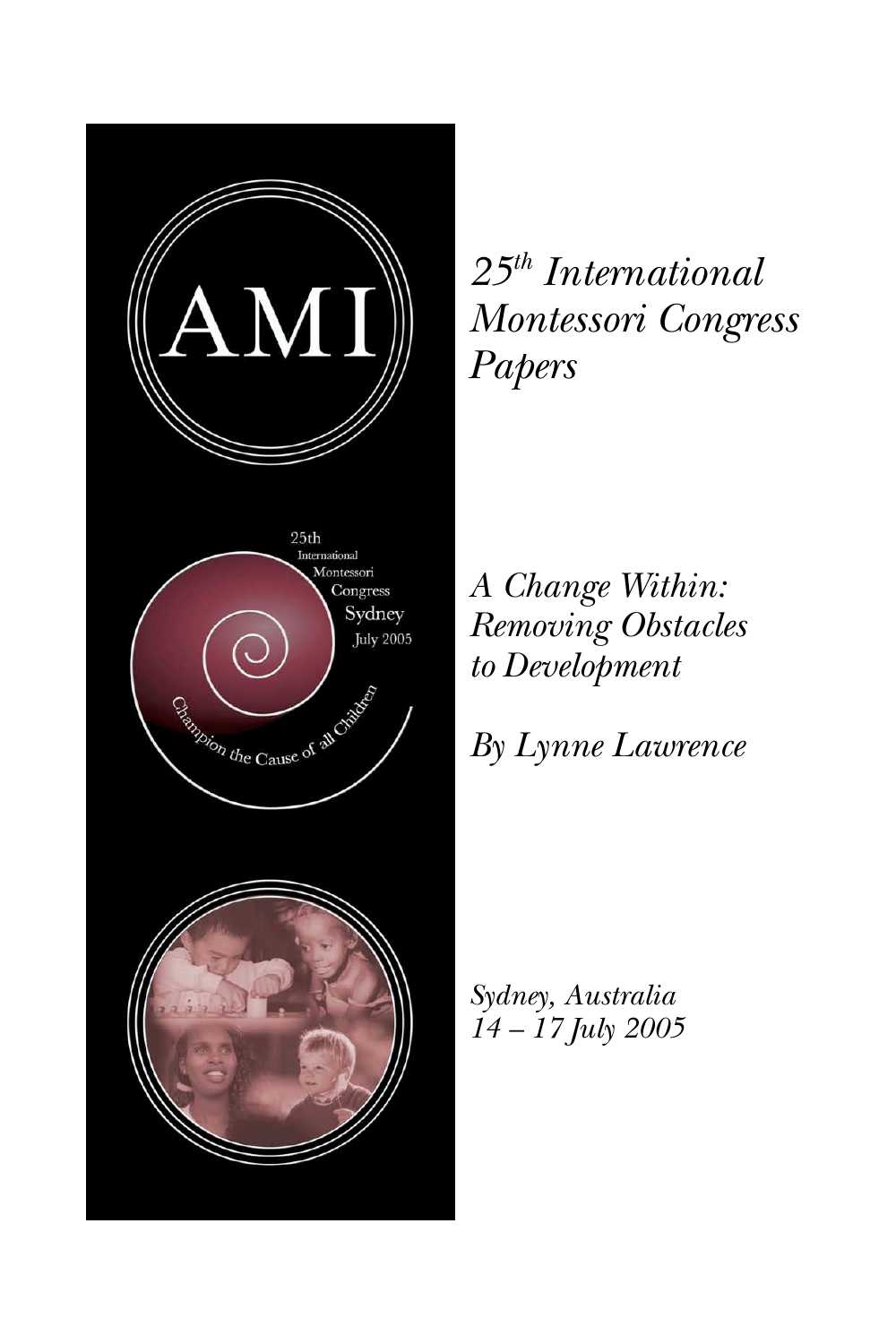# *A Change Within: Removing Obstacles to Development*

#### **Lynne Lawrence**

Lynne Lawrence is Director of Training and Schools at the Maria Montessori Training Organisation London, the International Training Centre in Britain of the Association Montessori Internationale. The MMTO also runs 3 Children's Houses and an Elementary school and Lynne oversees the running of these schools in addition to running the Maria Montessori Institute (MMI) courses. Lynne took the AMI training course in London in 1974, training under Hilla Patell, and worked with Muriel Dwyer on the 'Help the Children' project in Kenya between 1978 and 1985. Since 1990, Lynne has been Director of Training of the 3 - 6 AMI Course at the Maria Montessori Training Organisation, now known as MMI.



"The child is both a hope and a promise for mankind. If we therefore mind this embryo as our most precious treasure, we will be working for the greatness of humanity"*<sup>1</sup>*

Over 50 years after this statement was first published and almost 100 years after the first Casa dei Bambini was established the full impact of these words have still to be realised amongst ourselves and amongst the many agencies who work on behalf of the child.

This powerful statement lies at the heart of Montessori education as an 'aid to life' and demands that those of us who would like to call ourselves educators, parents, teachers, Montessorians, take account of the child as 'our most precious treasure' and that education itself take account of the powers of self-construction that lie within the child, if it, (education) is to work for the 'greatness of humanity'.

Regrettably, today, in spite of all we know about the extra-ordinary creative energies of childhood and adolescence and in spite of the fact that we know much more about the way that life unfolds (as Montessori put it) 'in all its beauty and potentialities, we have remained blind to it, covered it with words, stifled it with our preconceived ideas'*<sup>2</sup>*and then wrapped it up in an educational system which emphasises 'outcomes' 'learning goals' and 'standardised tests'.

As David Whyte said:

*"Much of our education has been bent towards raising us not as an intricate ecology of qualities, but as a monoculture, where our own internal leaf-moulds are eradicated from our self-identity in the name of drying us out, tidying us up, and making us presentable for the great economic system that awaits us."3*

'Intricate leaf-moulds' this is such a beautiful way to describe the 'wholeness of the human being'.

Our vision is very different; Dr. Montessori put it like this in an article entitled Disarmament in Education written in 1950.

*"When we speak of education we are proclaiming a revolution, one in which every thing we know today will be transformed. I think of this revolution as the final revolution; not a revolution of violence but one from which violence is wholly excluded.*

*What has to be defended is the construction of human normality… this then is education, understood as a help to life; an education from birth, which feeds a*

<sup>|&</sup>lt;br>| Montessori, Maria. *Education and Peace.*Clio Press (1949/1992) Page 31

<sup>2</sup> Montessori, Maria. *Child Society and the World: Public Lecture, Paris.*Clio Press (1949/1989) Page102

<sup>3</sup> Whyte, David. *The Heart Aroused (Poetry and the Preservation of the Soul at Work)* London: The Industrial Society 1997 (p245)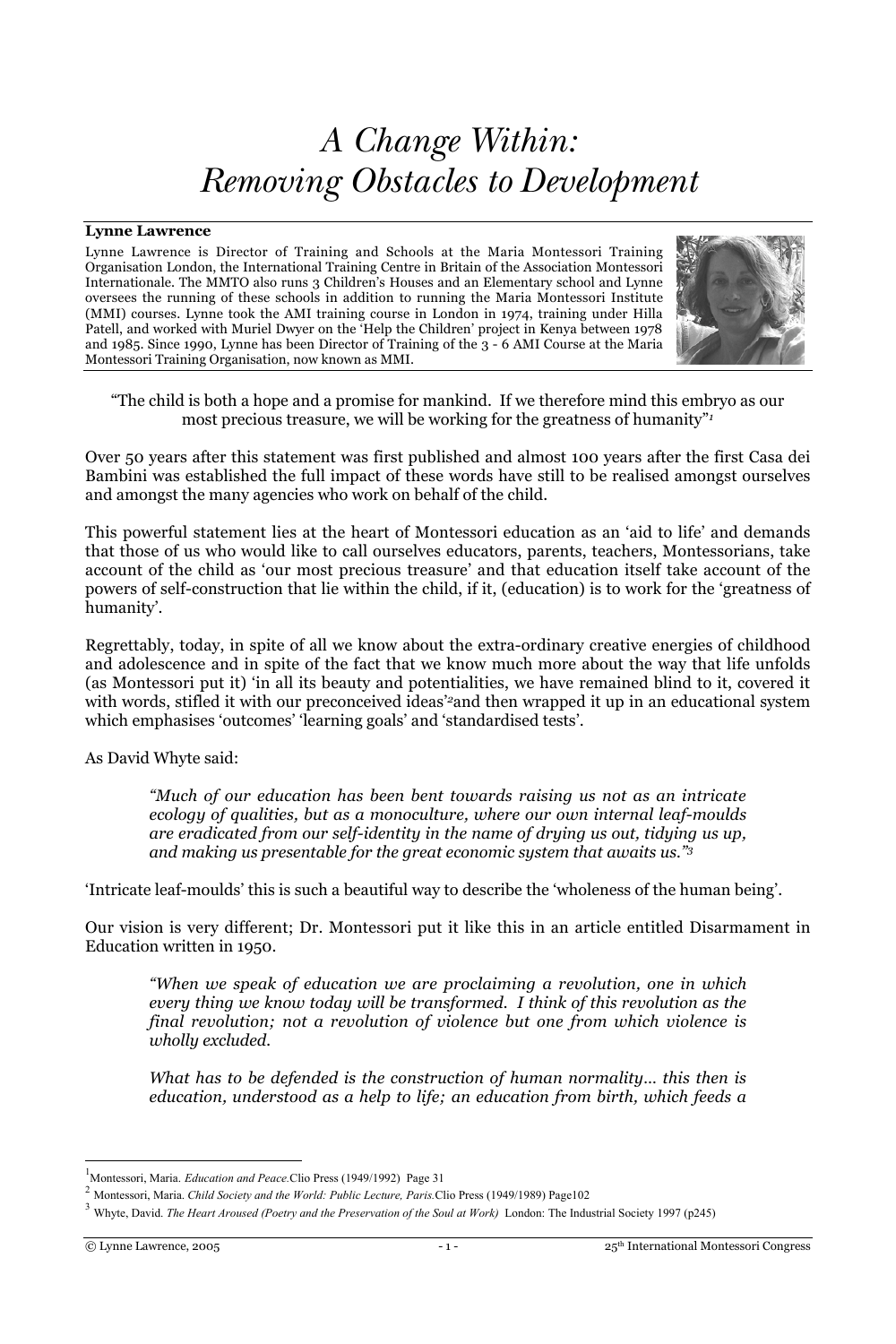*peaceful revolution and unites all in a common aim… This is the bright new hope for mankind"4*

So we are revolutionaries and the banner that we hold high is one that proclaims:

*'Education must defend the construction of human normality so that it can become a help to life.'*

Our revolutionary purpose, however, is even greater than that, for we place this aim against a global backdrop giving it a universal dimension.

'To unite all in a common aim': this is a call for collaboration across cultures and religious and political boundaries, a call for individuals, communities, countries and nations to unite around their 'most precious treasure' - the child. It is a call for collaboration. Your presence here today with representatives from every continent attests to the fact that the revolution has started for we are all here together united in a common aim. All of us, with our 'intricate ecologies' and 'internal leaf-moulds' have united around the child.

The children stand before us as our 'hope' bringing with them an opportunity for humanity to renew itself, an opportunity for change, an opportunity for mankind to progress…….. and what do we teach them? To quote Pablo Cassals, we teach them that;

*'2 and 2 are 4 and that Paris is the capital of France'!5*

We have an approach to education that is capable of nurturing human beings of all nations, cultures and creeds. We have an education that empowers children to take responsibility for themselves and others, to seek out solutions, to face difficulties and overcome them, to work together for the common good. In order to achieve our vision we must turn back and make the child our principal concern. We must act in defence of the child. The child has no choice but to rely on us for this and to do this job well, we have no choice but to get to know ourselves more deeply, that we might better serve the child.

What children need most if they are to achieve their potentiality are adults united in the certainty of their **faith** that children have within them the power of their own self-construction; **humble** enough to believe that children have an enormous capacity to develop into beings far superior to ourselves; **diligent** in the creation of environments that will nurture them; **courageous** enough to give freedom to the individual child while being strong enough to set limits for the group until spontaneous social cohesion takes place; **honest** enough to identify qualities in ourselves that may hinder our abilities to see the child clearly or act supportively. **Patient** enough to let the child unfold according to his own personal developmental trajectory and **hopeful** as we wait for the child to reveal himself. We are gardeners who lovingly tend the soil and watch as each bud opens – to reveal a 'rose', a 'lily' or even a 'venus fly-trap'!

(I am reminded of a story of a group of children who were planting seeds. Each child could choose either to plant coriander or fenugreek. One child who chose to plant coriander put in one fenugreek seed unnoticed. When all the seeds germinated he rushed around pointing at the one fenugreek in the midst of his coriander shouting 'how did it know?)

Faith, hope, charity, humility, diligence, courage, patience and the tenderness, the thoughtfulness, the watchfulness, the reverence of love.

*The teacher nevertheless has many difficult functions to perform. Her cooperation is not at all excluded but it becomes prudent, delicate, and manifold. ….. She must acquire a moral alertness which has not hitherto been demanded by any other system, and this is revealed in her tranquillity, patience,*

<sup>4</sup> Montessori, Maria. *Disarmament in Education.* Article: AMI Website 1950/2004

<sup>5</sup> Cassals, Pablo. *Joy, Sorrow and Reflections.* Simon & Schuster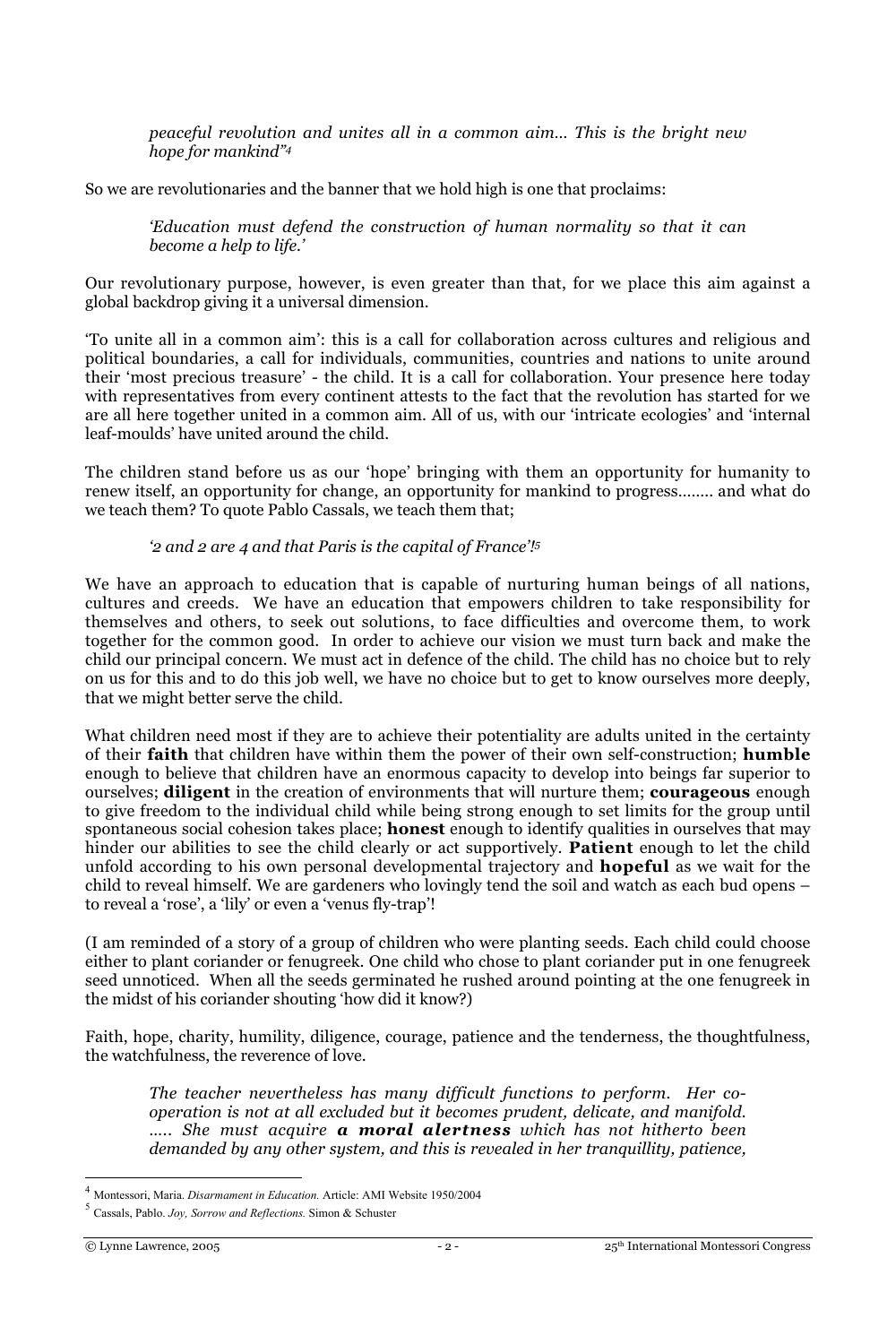*charity and humility. Not words but virtues are her main qualifications.*<sup>6</sup> *(p151)*

Not words but virtues……

An education that relies on the virtues of the educator! Now, I can imagine what you are thinking! "That sounds so last century". But I am very serious. It is these qualities, with the addition of humour, that we need to develop and strengthen in ourselves if we are to act in defence of the child. Some of you will be thinking: "I have my albums, I know my theory (4 planes, sensitive periods etc.) what do I need virtues for, I should be fine if I just present the materials to the child."

Go back to Dr. Montessori's lectures, pamphlets and books. Dr. Montessori refers to what we have called the virtues of the educator on nearly every page of every book that bears her name. It is these qualities that protect the integrity of the relationship that is built between adult and child.

As education begins from birth, it is not confined to 'school'. And since adults are part of the structure of the child's learning environment from the very beginning of life, they play a vital role, not simply in the education of the human being but in the actual formation of the human personality or as Dr. Montessori described it, in the 'formation of man'.

To know how formative the work we have chosen to do is, can be very daunting. We may have our philosophy and our theories, our materials and our techniques but even with all of these we can feel overwhelmed when confronted with such a grand vision. We can feel lost, unsure of where to begin or where we are going. In seeking security we can focus on one aspect or another but loose sight of the purpose of our work. Without the slightest intention we can reduce our vision to a pale shadow of itself.

Whilst in the process of formation it is vital that children from birth to maturity develop relationships with people who believe in their potential and their greatness.

People who have such faith in the constructive powers of childhood that they believe that:

*"The child is our teacher. Adults must above all be educated to acknowledge this fact so that they may change their behaviour toward the generations that come after them."*<sup>7</sup>

Our capacity to learn from the child gives form and direction to our theories and our techniques. It shapes and enriches our philosophy, making it alive, contemporary and significant. To acknowledge this fact changes our relationship to the child and our understanding of what it means to educate. It removes the child as the 'object' to be educated and places him as the subject, the guide, the principal actor.

Our ability to translate this simple, but profound statement into action must be one of the first steps that we take if we wish to ensure that our imperfect understanding of the role that the adult must play in the education of our most 'precious treasure' does not put obstacles in the way of the child's development.

This altered relationship between adult and child is as startling in its conception as were the theories of Copernicus in the early 1500's.

It is hard for us to understand now, given our current understanding of the cosmos, that there was a time when it was thought that the earth was the centre of the universe and that all celestial bodies, including the sun and the stars revolved around it. Not only was Earth at the centre but Man of all creatures, the most superior. It was a theory that appealed to human nature, a theory that fed the ego of humankind and was therefore very difficult to relinquish.

<sup>6</sup> Montessori, Maria. *Discovery of the Child.* Clio Press. 1948/1997. Chapter 10, p151.

<sup>7</sup> Montessori, Maria. *Education and Peace.* Clio Press (1949/1992) Page 37.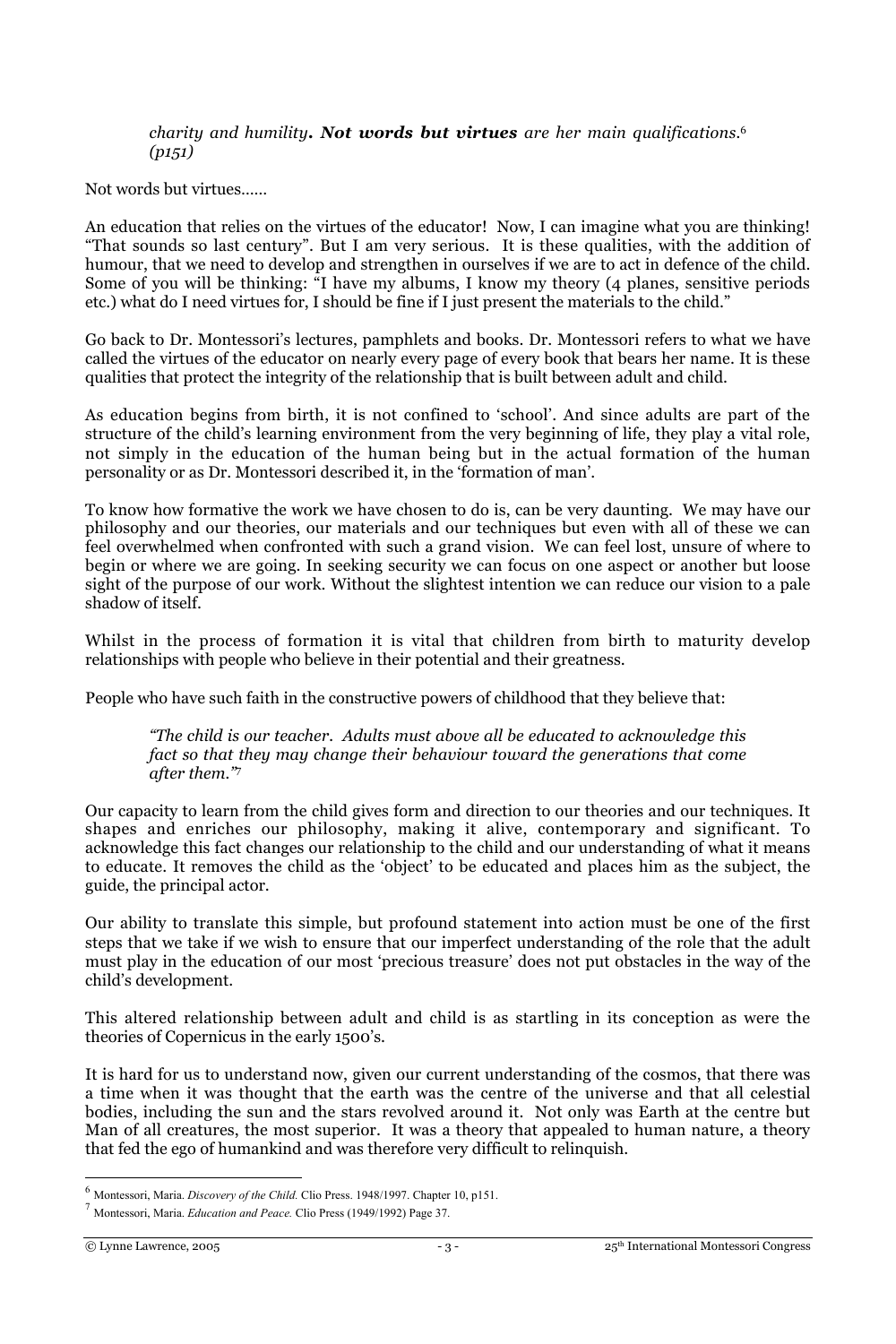*"Of all discoveries and opinions, none may have exerted a greater effect on the human spirit than the doctrine of Copernicus. The world had scarcely become known as round and complete in itself when it was asked to waive the tremendous privilege of being the centre of the universe. Never, perhaps, was a greater demand made on mankind - for by this admission so many things vanished in mist and smoke………………….. No wonder his contemporaries did not wish to let all this go and offered every possible resistance to a doctrine which in its converts authorized and demanded a freedom of view and greatness of thought so far unknown, indeed not even dreamed of."*<sup>8</sup>

The most important aspect of Copernicus' work was that it forever changed the place of man in the cosmos; no longer could mankind legitimately think his significance greater than other creatures.

In just the same way, whilst accepting responsibility as a model and guide for the child, the adult must accept that he is the self-effacing servant of this marvellous expression of life and not the creator. We must serve the child who comes with such spiritual energy and capacity for selfdevelopment, attentively, conscientiously and as carefully and perfectly as we can. If we do not have faith in the powers that lie within the child we will believe that everything depends upon, or is generated by us and this is too great a burden. If we are unable to make this leap of faith, to have faith in the child, to have faith that they will attach themselves to those things that they need from the environment then we may not observe where the child's attention is directed. This is vital, as this direction comes not from the external objects, but from the internal requirements of the developing personality. The more aware, the more watchful we are of these connections between the child's inner and outer worlds, the more we become aware that our observations are not purely practical but have a spiritual dimension to them because, through collecting information, incontrovertible, over time, we become aware that we are observing the inner life of the child. If we do not become attentive to the child in this way then we may not truly believe that they are the masters of their own self construction and if we do not believe this then we shall never be able to give them the **freedom** to make the choices that follow their inner directives. We will place ourselves between the child and their spontaneous activity forever, controlling and mediating their contact with the environment. If however, we can stand back, waiting patiently yet alert and watchful, we should see certain characteristics emerge, common to all children of all races; characteristics which are the basis of all human construction. Thi**s** attitude with which we attend the child is one of love.

Dr. Montessori was very clear in her insistence that those who chose to work with children must engage in a process of continuous preparation themselves to be with the children. It is vital that children are guided by people who have prepared themselves morally, ethically and spiritually to accompany them along the path of their development.

An education based on virtues demands that we accept responsibility for making those virtues apparent in the way we relate to others. We are faced with a great deal of inner work. Virtues become real and actual through the words and deeds that we espouse in our daily lives. As we develop our moral and ethical compass it will guide us as we become committed to action on behalf of the child. Without action, visible, tangible and real we have no power to transform ourselves in order to serve the child better.

It is helpful to seek to place our actions into the wider context of the processes of the universe.

*"Life processes….depend on an immense background of harmonious cooperation that builds up the system… In an ecosystem, plants normally exist in interdependence both with each other and with the animals that eat them, and those animals depend both on one another and on their predators. Even at the chemical level, there is a tendency to form bonds and to move towards greater complexity.*

Goethe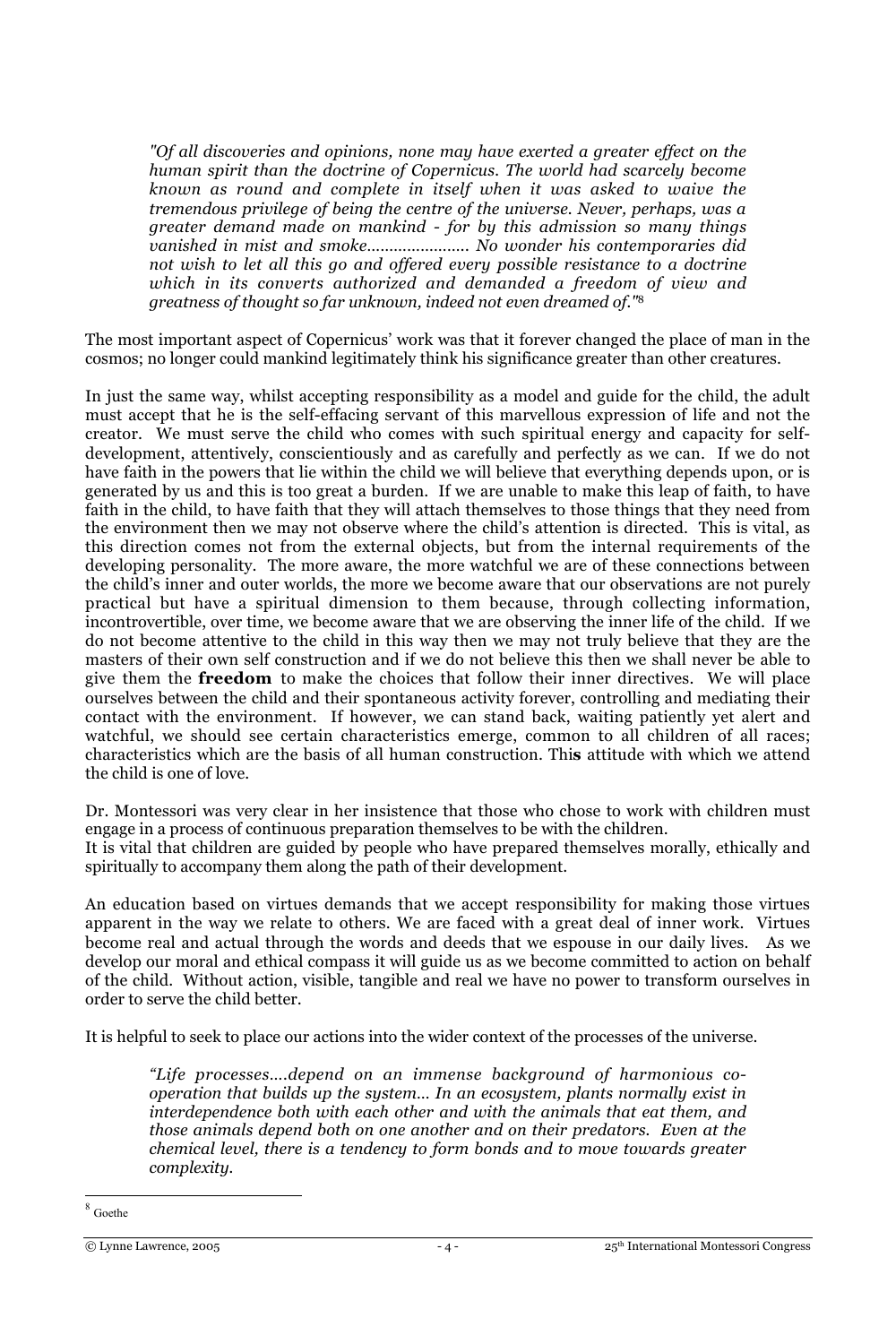*It is not surprising, then, that conscious life, arising out of such a background, acts in fact in a way that is much more often co-operative than competitive. And when we come to consider social creatures, we see clearly that co-operative motives supply the main structure of their behaviour."*<sup>9</sup>

We need to find a new way of being with our children, one that is based on collaboration and not conflict; one that is based on wonder, reverence and respect for the children and what they bring; one that recognises that this journey, if we wish to make it, must be one of collaboration and involves a life-long process of self-reflection, a continual assessment of our moral and ethical compass in all relationships.

Humanity is one nation and collaboration is the key to removing obstacles to its development. A country in conflict with others today *'is an illness that all of mankind suffers'10*

Let us resolve to stand in delight at least once in each day and look to see what we can learn from the child. To stand for just a short moment is to see compassion, kindness, co-operation, selflessness, humour, diligence, courage and love.

Do we really believe that the child is our guide and teacher or are we so busy organising the day, the children, the parents, the work cycle that we forget the nature of this new relationship with the child?

Or, in spite of all our knowledge do we still feel that it is the adult's responsibility, even duty, to form the child's mind, to shape the child's personality, to praise and develop the socially acceptable elements of the child's behaviour and to correct and reform the unacceptable! To determine what should be learnt (the curriculum) and how best to transfer the knowledge.

We need to follow a new path, a spiritual path. This path is not one in which the child becomes the object of our attention and teaching rather it is one in which the adult seeks a new relationship, seeks the potential of the child and believes in their greatness.

## Dr. Montessori says in 1934

*It is necessary for him (the adult) to learn restraint towards the child. We preach moderation and patience as a basic preparation for the teacher and moderation and patience to all mothers and fathers and to all those who come into contact with children. This moderation will not weaken or spoil the child, but will remove the greatest obstacle to the healthy development of the personality of the child.*<sup>11</sup>  *(21)*

It is necessary for us to become the safe harbour from which the child who sets sail on the sea of life can leave and return to whenever they wish. In order to become this safe harbour it is necessary for us to become highly attentive towards the child, attuned to all the clues that their external actions in the world describe. It is only when we are able to observe the small details, that we are able to interpret better the inner motivations of the child.

It is only when we start to learn from the child that we can begin to learn more about ourselves, more about our society and more about humanity itself. It is only when we learn to how to listen to the child, and observe with attention that we find the answers that we have been looking for.

It is hard for us to abandon our understanding of children that is so often based on what we have absorbed ourselves from our environment and our past experiences. Unless we develop a better understanding of ourselves, what our past experiences have been and what possible 'prejudices' we

<sup>9</sup> Midgeley, Mary. *The Ethical Primate .*Routledge 1994

<sup>10</sup> Montessori, Maria. *Education and Peace.* Clio Press. 1949/1992.p25

<sup>11</sup> Montessori, Maria. *Basic Ideas of Montessori's Educational Theory.* Clio Press 1934/1997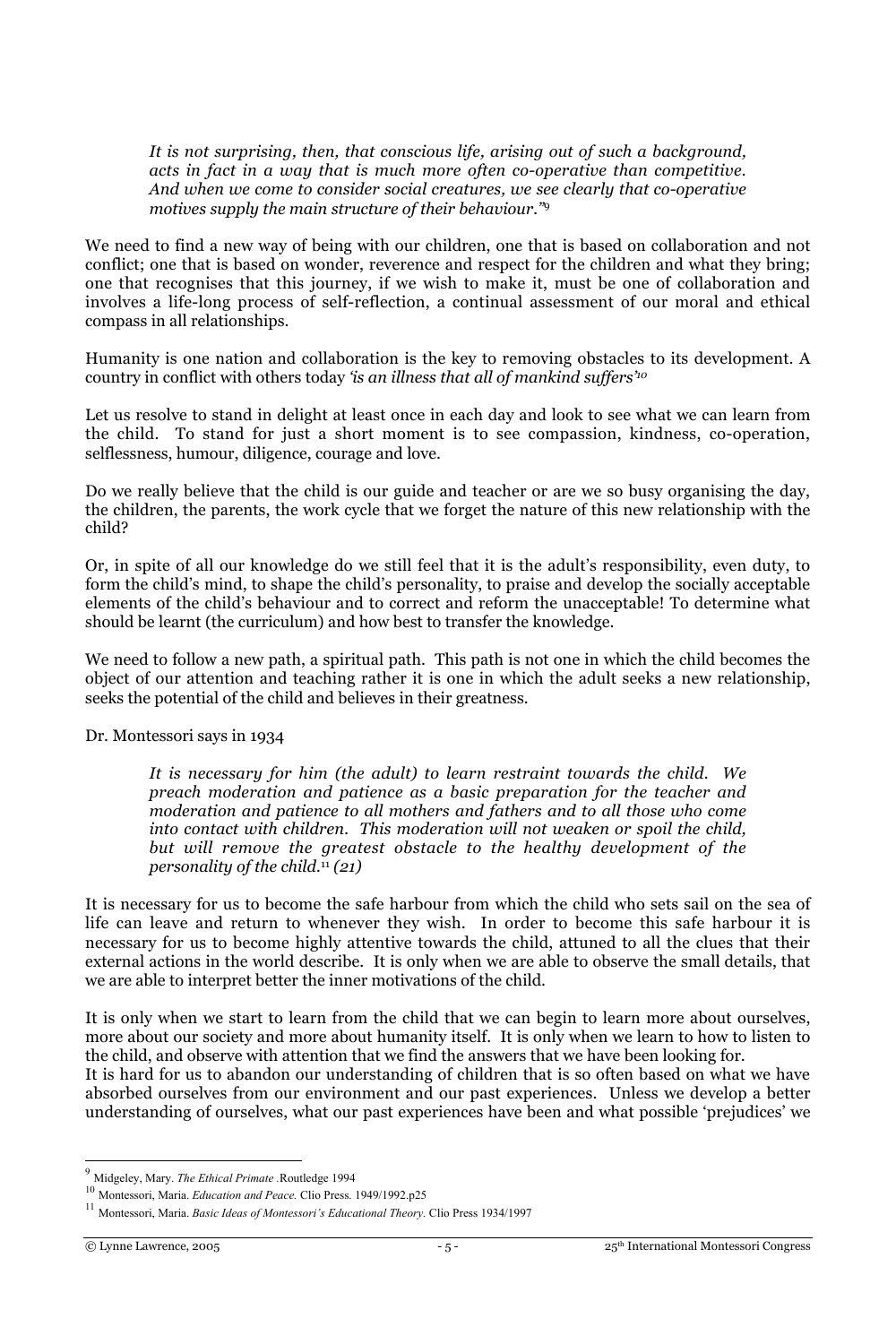hold in relation to children we will not understand what influences our actions and therefore will, no matter our good intentions, continue to be an obstacle to the child's development.

If we are to 'mind this embryo as our most precious treasure,'12 what is it that we must do in practical terms to become effective.

If we are looking for direction we have a three-fold task.

- To pay closer attention to what naturally motivates and guides the child
- To extend our understanding of the principles and practice (the 'tools' we have at our disposal (the prepared environment and the materials that we use within it)
- To develop the art of sustained observation of the children, learning to note what is meaningful and significant.

These three steps are necessary and part of the ongoing work that every collaborator with the child is engaged in, but each of these steps has a counterpart which is needed to ensure that our intentions bear fruit.

- To pay closer attention to what motivates and guides our thoughts and actions.
- To debate our understanding of the principles and practice (the prepared environment and the materials that we use within it)
- To develop the art of observing our own actions and interactions with the children and adults within our daily lives.

**To learn more about what naturally motivates and guides the child.** Let us choose just one of those creative energies we have been talking about. I would like you to ask yourself these questions.

Do you actually **believe** that the child possesses sensitive periods which help in the task of self construction?

How do you translate this belief into action in your own life?

How does this knowledge inform your responses to the children?

How do you share this knowledge?

In your opinion is knowledge of the sensitive periods relevant to your work? Are they so last century?

Which of the following quotations belongs to Dr. Montessori?

*"Thus during development certain critical or sensitive periods occur during which the brain is specifically primed to respond to environmental context and in doing so to acquire particular capacities or behaviours".*<sup>13</sup>

*The discovery of sensitive periods in the life of a human child, one of the most illuminating chapters of modern biology, is one of the bases of the modern theories of evolution. The young in the course of development have special sensitivities, special impulses which impel them to carry out certain actions which help them in their life. When the aim or purpose is served it disappears and another one takes its place.*<sup>14</sup>

*These early years – perhaps the first four – form a sensitive period for the acquisition of language, as exemplified in the term 'mother tongue'.*<sup>15</sup>

<sup>12</sup> Montessori, Maria. *Education and Peace.*Clio Press (1949/1992) Page 31

<sup>13</sup> Rose, Stephen. *The 21st Century Brain .*Jonathan Cape 2005. p115

<sup>&</sup>lt;sup>14</sup> Montessori, Maria: Creative Development in the Child (Volume 1). Kalakshetra. 1939/1998.p18<br><sup>15</sup> Rose, Stephen. *The 21st Century Brain .*Jonathan Cape 2005. p130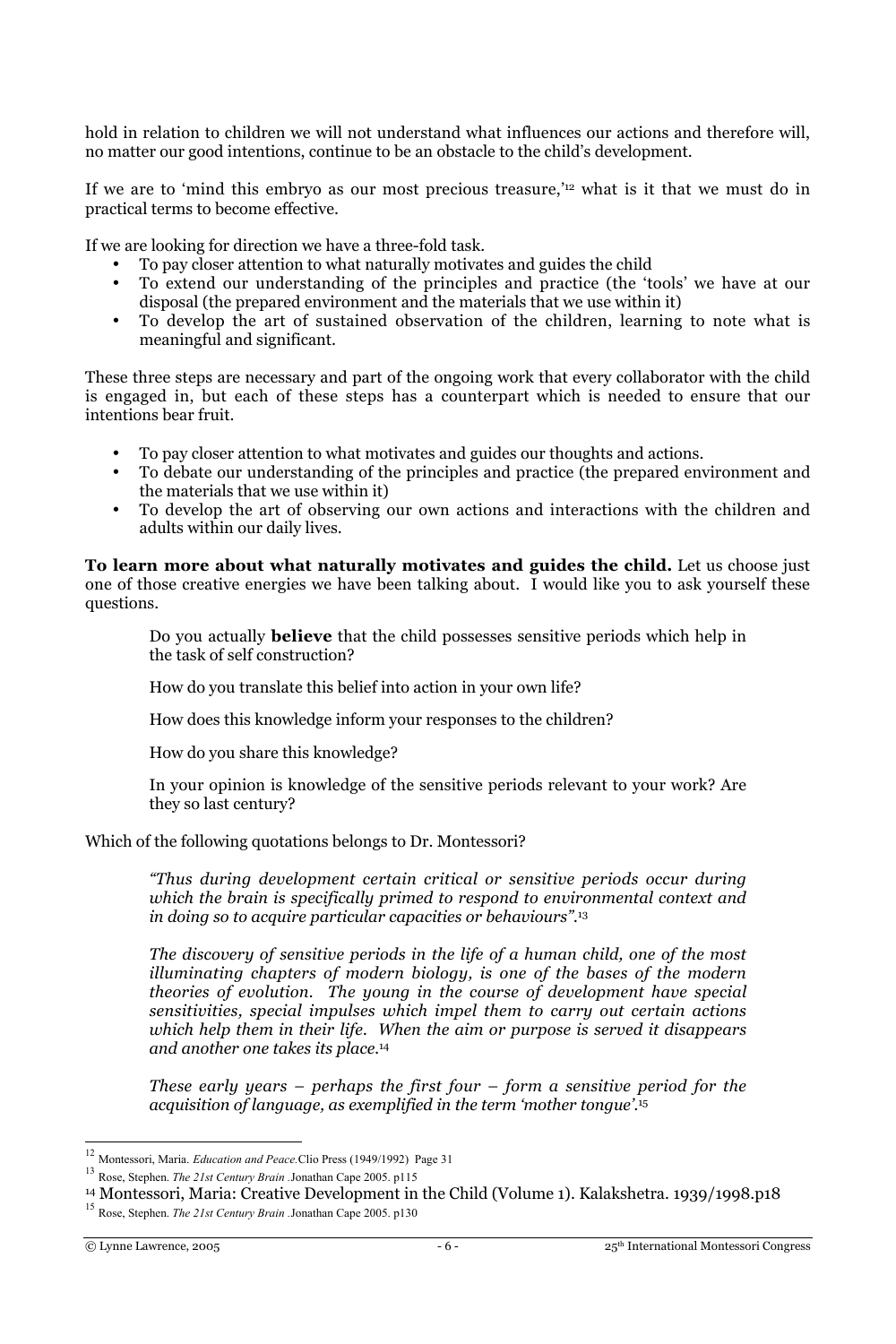The second one was written by Dr. Montessori in 1939. The other two were written by Dr. Stephen Rose in his book 'The 21st Century Brain', published in March 2005.

When was the last time you discussed them with your colleagues, debated their existence and questioned your understanding of them?

When did you last observe them in the children and what were you looking for?

What might the obstacles to development be for the children in relation to this sensitive period in your environment? How would you know?

*'Yet, in the environment, the child may find certain obstacles, usually placed there by adults who do not understand the needs of the child. The child, on account of these obstacles cannot develop those things that he needs to develop. Then an adult comes along, who instead of trying to remove the obstacles faced by the child, tries to correct the faults which have arisen in him. This is the eternal story'.*<sup>16</sup>

Whatever your conclusions - and there are no wrong answers - these urges are all creative energies that we must talk about, discuss and use to inform our practice and extend our knowledge. These discussions need to take place with parents, colleagues, assistants, administrators, auxiliary trainers, trainers, directors of training. They need to be open and enquiring exchanges of views and observations.

#### **To develop the art of observing our own actions and interactions with the children and adults within our daily lives.**

In order to do this we must also be open to debate our understanding of the principles and practice.

Dr Montessori's books are a rich source of material to which we should refer as often as possible. I would suggest that each week one phrase or sentence is chosen from one of her books and debated as to its true meaning. For example:

One of the most difficult principles for us to follow is what Dr. Montessori calls her first and most important principle which is that

*'every useless help given to the child becomes and obstacle to his development this is not merely philosophy but a fact to which we attach fundamental importance.'*<sup>17</sup>

And yet in this quotation there is a subtly different emphasis.

*'we must give the child all the help he requires, but that which is most noxious to psychic life is the excess of help.'*<sup>18</sup>

How do you know that the help was unnecessary? Have you ever made a particular observation to see how often unnecessary help is given in a day?

When is it alright to intervene to help a child and when would this be called interference?

Let me give you an example: A small boy, (somewhat of a pest) is suddenly polishing a small hand mirror. He has everything out rather haphazardly, the basket is on the floor and in his enthusiasm he is stepping on the basket from time to time. Do you ignore it or do you gently and quietly help him to pick it up and put it more safely?

<sup>16</sup> Montessori, Maria. *Creative Development in the Child, Volume One*. Kalakshetra Press. 1939/1998. p24

<sup>17</sup> Montessori, Maria. *Creative Development in the Child, Volume One*. Kalakshetra Press. 1939/1998. p15

<sup>18</sup> Montessori, Maria. *Creative Development in the Child, Volume One*. Kalakshetra Press. 1939/1998. p87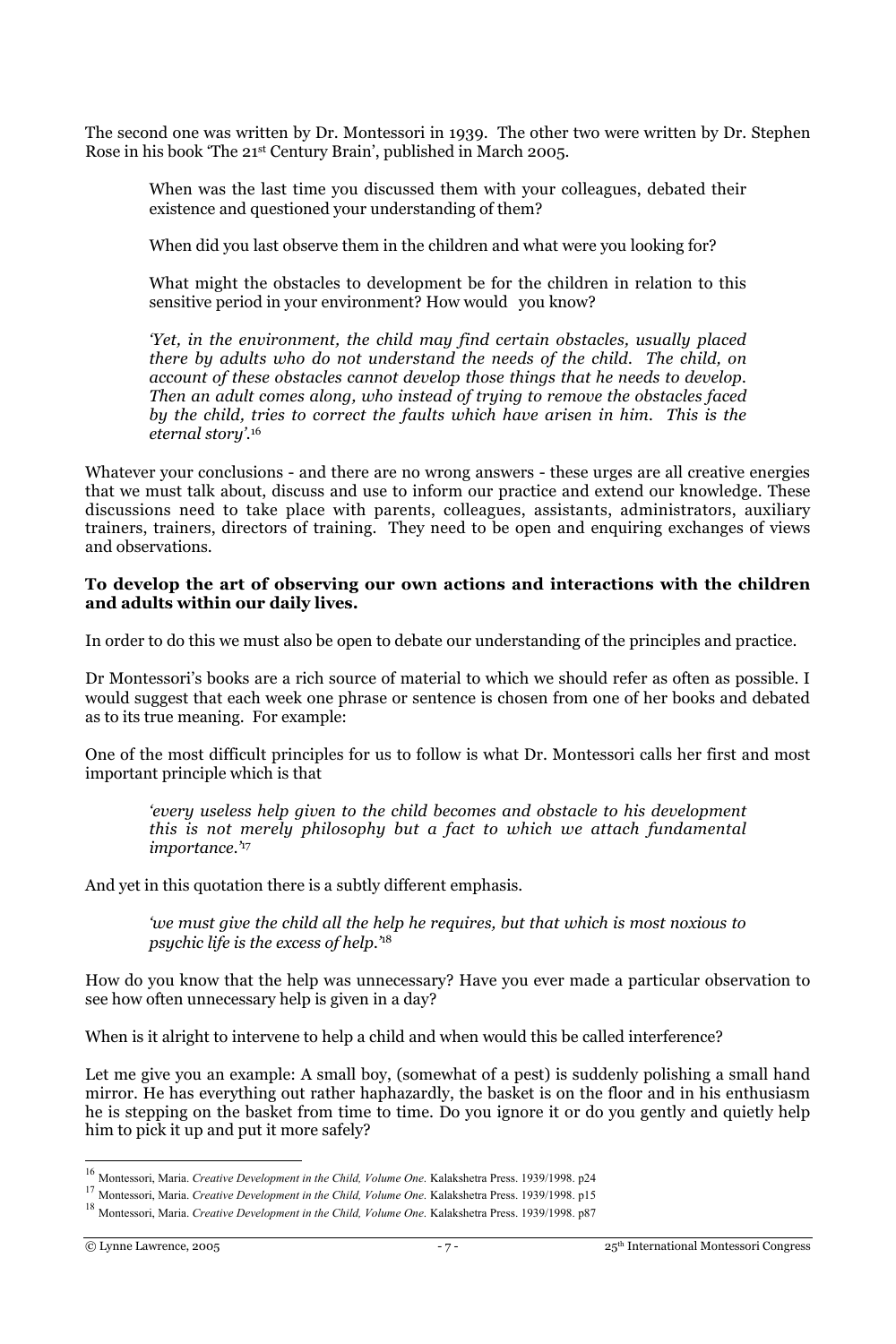In a recent observation that I made, the directress gently, kindly and supportively picked up the basket and placed it on the table. And what was the result? The child quickly and effectively put away the work that he had chosen and was so busily engaged upon.

And so to another dilemma that needs discussion and understanding. Dr. Montessori again gives us apparently contradictory pieces advice. However, with study, discussion and application they become a compass to guide us in our work.

*"The teacher's skill in not interfering comes with practice, like everything else, but it never comes very easily. It means rising to spiritual heights. True spirituality realizes that even to help can be a source of pride"*<sup>19</sup>

*"Non-intervention is justifiable only when something substantial has already intervened in his life, that is when he has acquired the ability to direct all his attention on something and dedicated himself to it.*<sup>20</sup>*"*

*"Not to interfere (when a child begins to concentrate) means not to interfere in any way……If the teacher merely says 'Good,' it is enough to make the trouble break out all over again."*<sup>21</sup>

As educators we must understand and know the limits of our intervention, if we are to be of real help in the child's development.

*'As educators we must find orientation for our actions, in the needs of the child. Only then does that beautiful and necessary sentiment of humility begin to arise in our souls so that we can ask ourselves how to help, rather than become obstacles to development'*<sup>22</sup>

How can we help ourselves not to help the child? Many of us find difficulty in this. How do we stand back and watch the child struggle, how do we know when the struggle is too much for the child and they need help? All these questions need to be talked about, discussed experienced and observed. A few guidelines:

- do not do for the child what they can already do.
- observe first, act second.
- observe other children for they tend to offer each other the right amount of help.
- If adults substitute themselves for the child in all the acts the child wishes to perform, then the adult becomes 'the greatest obstacle to the development and evolution of the child'*<sup>23</sup>*

With regard to the child's use of the material and your responses.

*"The material for development is necessary only as a starting point. The material part does not contain the impress of the whole soul, any more than the impress of the foot is the impress of the whole body."*<sup>24</sup>

*"teach teaching not correcting"*<sup>25</sup>

*"The objects should be used in a way that has some relation to development to be achieved by the child. Now by this we do not mean prejudicially, that the child should only use the objects in the way we think they should be used. When the*

<sup>19</sup> Montessori, Maria. *The Absorbent Mind* Clio Press. 1949/1988 Page 254

<sup>20</sup> Montessori, Maria. *The Child in the Family.* Clio Press

<sup>21</sup> Montessori, Maria. *The Absorbent Mind* Clio Press. 1949/1988 Page 255<br><sup>22</sup> Montessori, Maria. *Creative Development in the Child, Volume One*: Kalakshetra, 1939/1998 p16

<sup>&</sup>lt;sup>23</sup> Montessori, Maria. Creative Development in the Child, Volume One: Kalakshetra, 1939/1998 p28

<sup>24</sup> Montessori, Maria. *Advanced Montessori Method Volume 1*. Clio Press page81

<sup>25</sup> Standing, EM. *Maria Montessori Her Life and Work* Plume 1957/1984 page 219